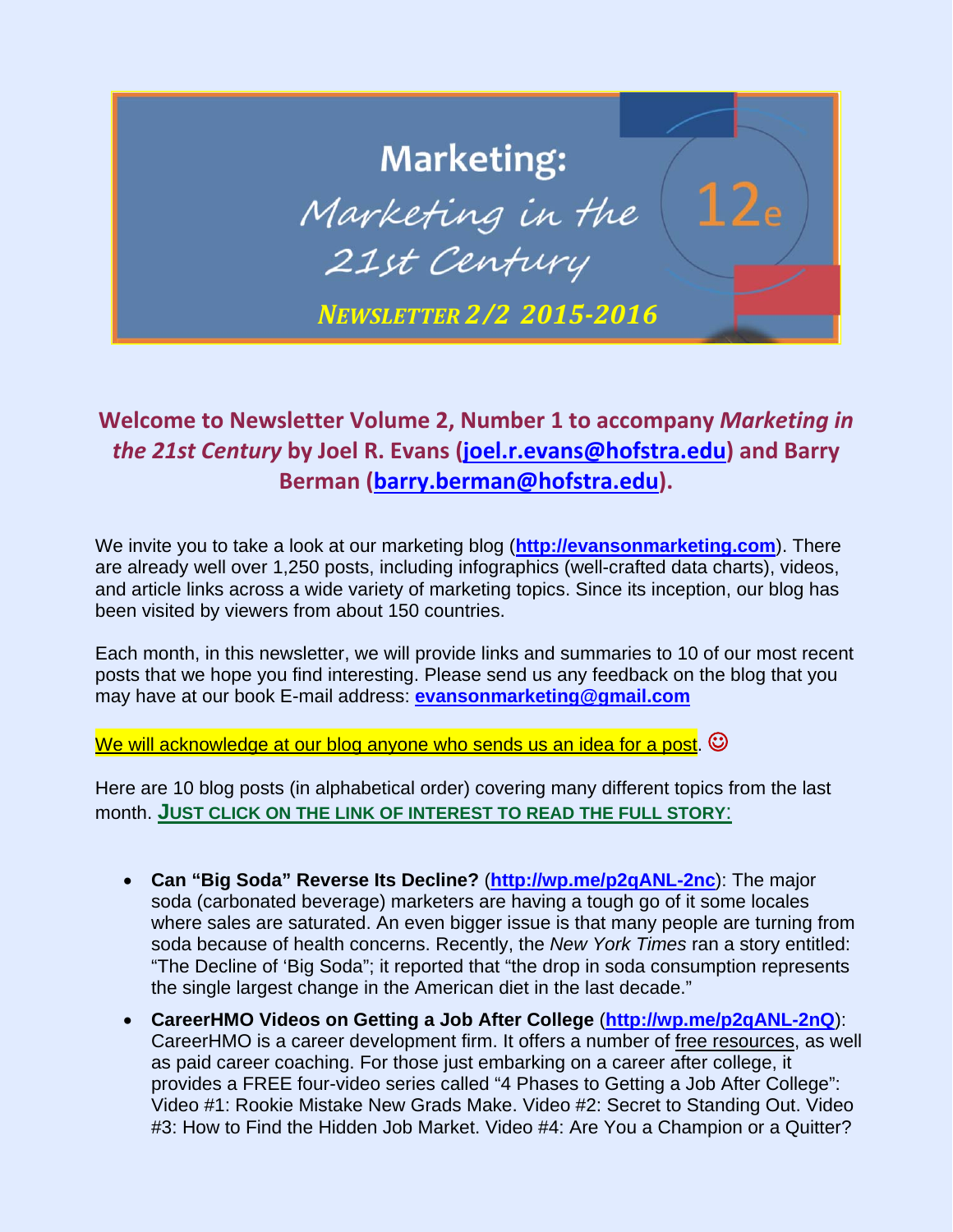- **Devising Great Slogans** (**http://wp.me/p2qANL-2ne**): "You might not remember the exact content of the Taco Bell commercial you saw last week, but you probably remember the slogan — 'Think outside the bun' — followed by the ding of a bell. What makes a slogan like Taco Bell's so sticky? How can you make sure yours will be memorable, too? For data-driven tips on what makes a slogan successful, check out the infographic below from SiteProNews. You'll learn the factors of what makes a great slogan and get examples of some of the most successful slogans of all time."
- **FREE Resume Templates for Marketing-Related Jobs (http://wp.me/p2qANL-2n2):**  Are you someone who has trouble writing TARGETED resumes geared to specific jobs? If your answer is yes, or you just want to get some new resume ideas, keep reading. HubSpot is making available TEN free resume templates covering these fields: Social Media Specialist, SEO Specialist, Web Production Project Manager, E-mail Marketing Specialist, Content Producer, Experienced Professional Level, Executive Level, Manager Level, Entry Level, Intern.
- **McKinsey Report: How Innovative Are the Chinese?** (**http://wp.me/p2qANL-2oB**): "New research by the McKinsey Global Institute (MGI) suggests that to realize consensus growth forecasts — 5.5 to 6.5 percent a year — during the coming decade, China must generate two to three percentage points of annual GDP growth through innovation, broadly defined. If it does, innovation could contribute much of the \$3 trillion to \$5 trillion a year to GDP by 2025. China will have evolved from an 'innovation sponge,' absorbing and adapting existing technology and knowledge from around the world, into a global innovation leader."
- **The Effect of Online Ratings on Consumer Behavior** (http://wp.me/p2qANL-2oI): Amazon has shown customer reviews and ratings for years. Many other retailers have followed suit. So, a vital question is: What is a good online rating score for a retailer or a specific product? The results of a recent study may surprise you, since a 5.0 out of 5.0 rating is NOT the one eliciting the most customer purchases. "On a scale of one to five, the likelihood of purchase peaks for products with an overall average star rating between 4.2 and 4.5, according to research from Northwestern University. As counter-intuitive as that logic may seem, negative reviews can have a positive impact because they help establish trust and authenticity with the consumer."
- **The Impact of Digital on Shopping Behavior** (**http://wp.me/p2qANL-2np**): Although the purchase volume of in-store transactions remains dominant (well over 90 percent of consumer purchases are concluded in a physical store), digital pre-store shopping tools are becoming more and more popular. Nielsen reports the following: "Before they hit the stores, shoppers leverage an array of online resources to give themselves a leg up when they get to the shelves. The most common resources are coupon sites and retailer Web sites. What are they looking for? Deals and trip planning tools. Not all categories are equal when it comes to digital influence."
- **The Self-Driving Car: Coming Tomorrow Or in 2020?** (**http://wp.me/p2qANL-2mi**) Over the last few years, manufacturer interest in self-driving cars has intensified. Some models seem ready to launch relatively soon. Others seem to be much farther in the future (such as an Apple self-driving car). With the growing fascination and media coverage of self-driving cars, we thought we'd highlight a few YouTube videos on this technology. **Question for YOU: Will self-driving cars be more popular than electric cars in the long run?**